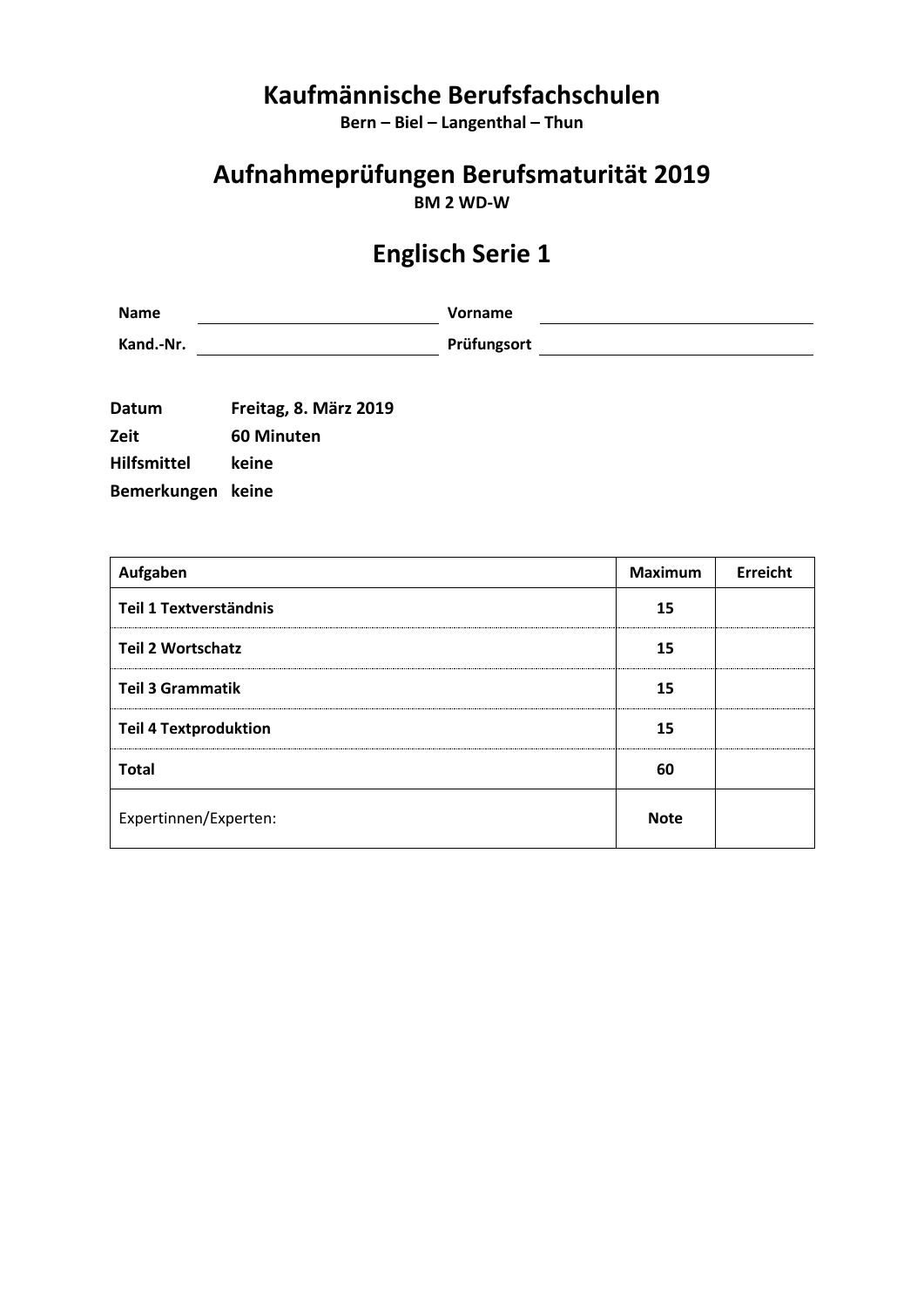**You are going to read a magazine article in which people are interviewed about technology. For questions 1-15, choose from the people (A-F) on the opposite page. The people may be chosen more than once. When more than one answer is required, these may be given in any order.**

#### **Which of the people …**

| was surprised by another person's action?                      | 1.  |     |     |
|----------------------------------------------------------------|-----|-----|-----|
| often has problems with machines?                              | 2.  |     |     |
| finds it impossible to resist buying the latest technology?    | 3.  |     |     |
| is frightened of some of the new technology?                   | 4.  |     |     |
| likes the speed with which things can be done?                 | 5.  | 6.  |     |
| feels that technology is important in the modern-day family?   | 7.  |     |     |
| doesn't agree with someone else in the family?                 | 8.  |     |     |
| has changed her way of thinking?                               | 9.  |     |     |
| doesn't like the fact that people talk to each other less now? | 10. |     |     |
| wanted to be the same as other people?                         | 11. |     |     |
| doesn't have much room for domestic appliances?                | 12. |     |     |
| says that the way we live has changed?                         | 13. | 14. | 15. |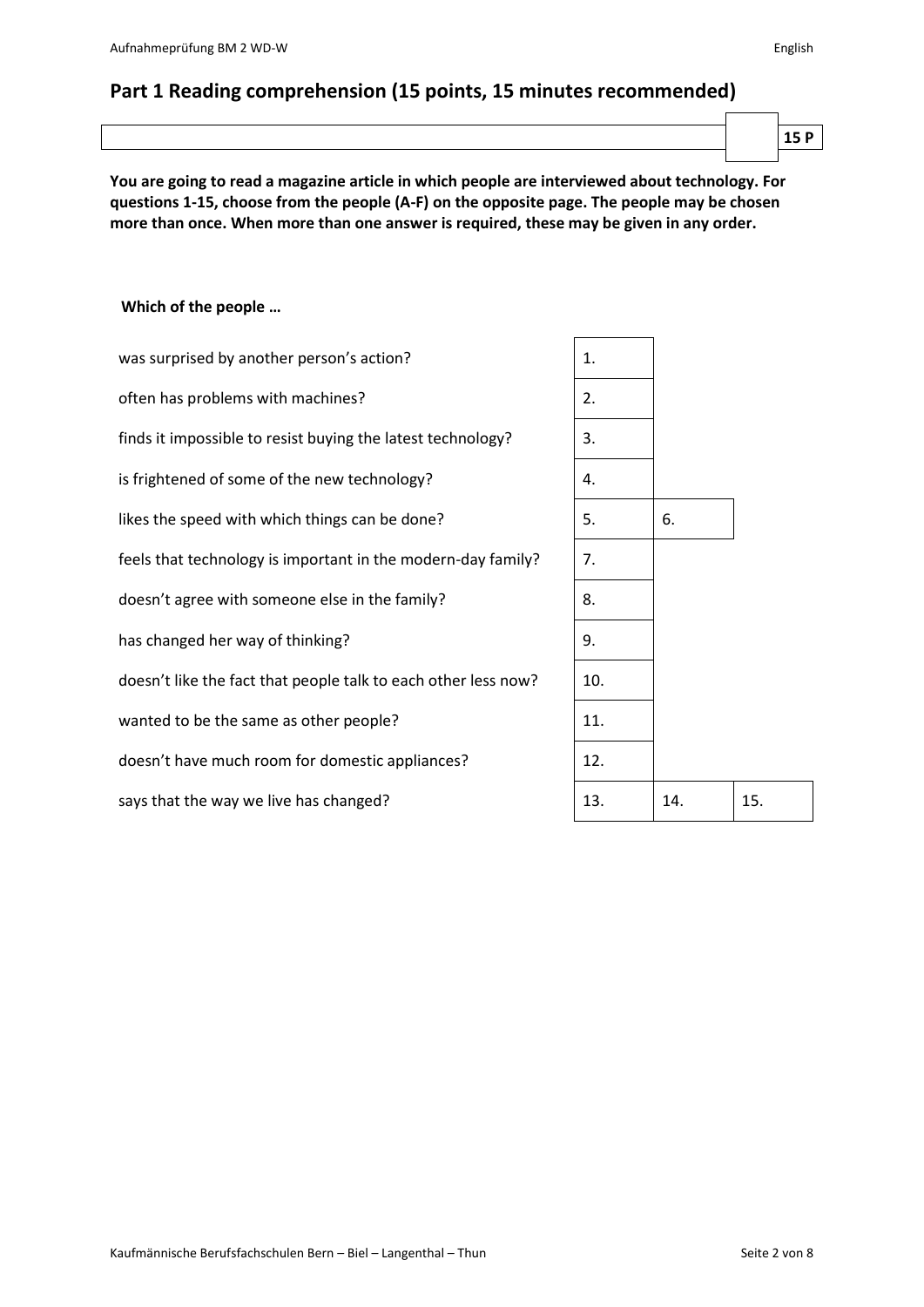## **Technology and you**

*Like it or not, technology is a fact of life. But what do you think of it all? June Avery asked some of our readers.*

#### **A Angela**

My mother bought me a microwave oven recently. I couldn't believe it – like me, she was never very keen on modern technology and there she was, buying me a microwave. I live on my own in a onebedroomed flat and it just about fits into the corner of my tiny kitchen. I have to admit, it's extremely handy, particularly as I don't have a great deal of time to cook when I get home from work. I virtually depend on it now.

#### **B Barbara**

First of all, of course, we got a PC, partly because it's so useful for work, but also, I suppose, because everyone else seemed to have one. That was fine for a couple of years, but then the kids took it over with their computer games, so we got ourselves a laptop for our own exclusive use. It doesn't take up much room, and being portable we can use it in any part of the house. After that, we just couldn't help ourselves every time a new piece of technology came out – a palm top or personal organizer, a digital video camera, a video mobile phone – we just had to have it. And the more things we buy, of course, the more we want.

#### **C Carol**

Our house is full of all the latest gadgets. In the kitchen alone we've got an electric carving knife, a yoghurt maker, an automatic potato peeler, a bread-making machine and a device for taking the stones out of peaches without cutting them open. As far as I'm concerned, though, they're a waste of time. They're always going wrong and my husband keeps having to mend them. I think they're more trouble than they're worth but he seems to think we couldn't get by without them.

#### **D Dorothy**

Like most people we have our fair share of appliances. I couldn't imagine living without a freezer or a washing machine; and who hasn't got a cooker or a fridge nowadays? I know people had to cope without these things 40 or 50 years ago, but the world was a different place then, wasn't it? Everything's so much faster now, and in some families men and women work just as many hours as each other away from home. We couldn't do that *and* bring up children without the support of all these labour-saving devices.

#### **E Elsie**

We're a bit too old for all this technology. A friend of ours says we should be on the Internet, but I can't see why, and to be honest I 'd be too scared to use it. It's all too fast for me. In the old days everything used to be so much more simple and people seemed to spend a lot more time chatting to each other.

#### **F Florence**

The Internet has revolutionized people's lives, and we're no exception. We use it for everything, especially shopping. It's so much more convenient than actually going to the shops. Of course, you don't get the same personal treatment, but now that most people go to supermarkets and these large shopping centres, I really don't think you get much of that anyway nowadays. Of course, there are some things we pop out to buy such as bread or milk, but generally, once a month we make an order from the nearest hypermarket via the Internet and no more than a couple of hours later it's all packed away in the fridge or the freezer.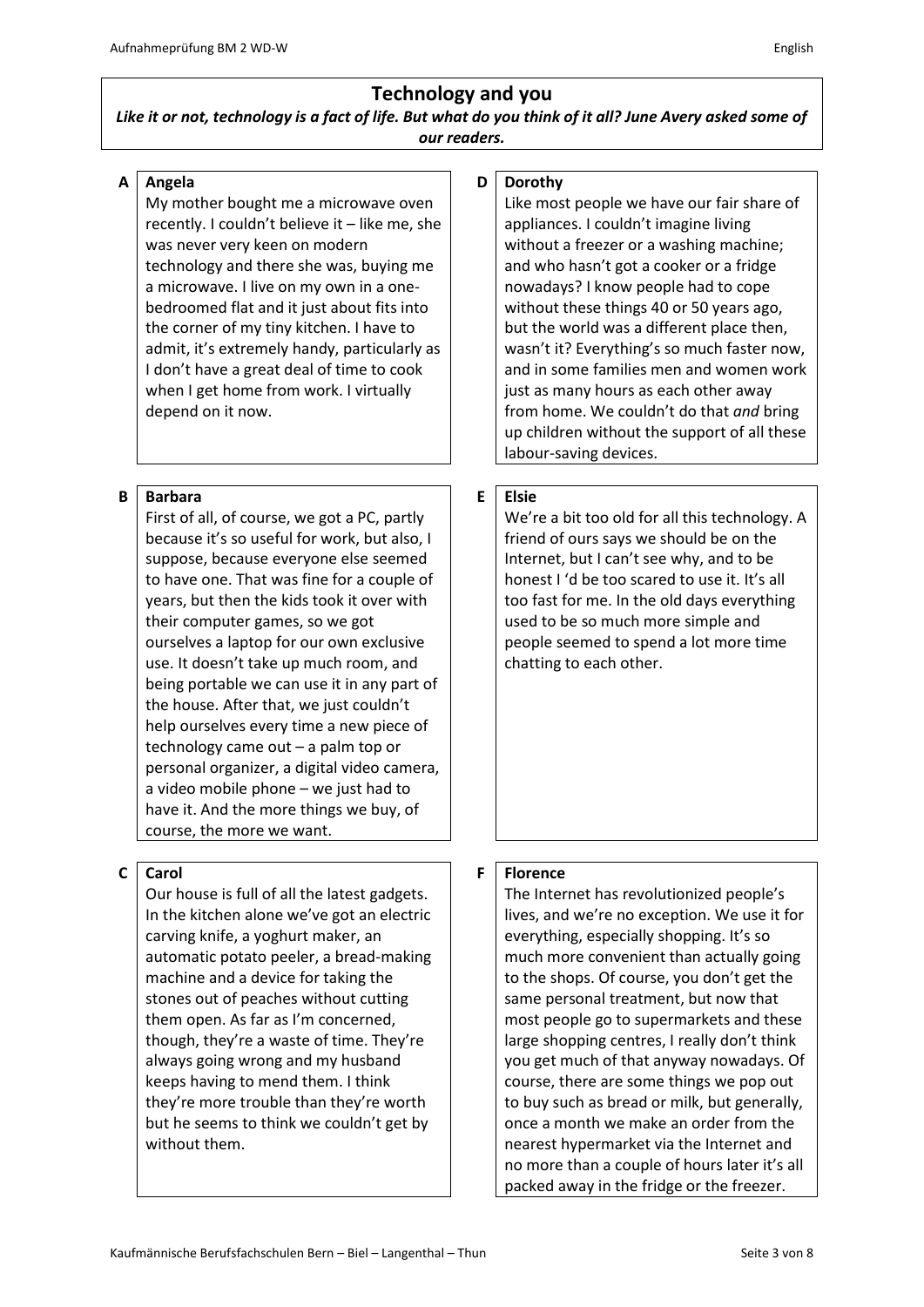## **Part 2 Vocabulary (15 points, 15 minutes recommended)**

|       |                                                                                                                                                                                                                                |                                                                                          |            |         |              | 15 P |
|-------|--------------------------------------------------------------------------------------------------------------------------------------------------------------------------------------------------------------------------------|------------------------------------------------------------------------------------------|------------|---------|--------------|------|
|       |                                                                                                                                                                                                                                | For questions $1 - 15$ , underline the answer (A, B, C or D) which best fits each space. |            |         |              |      |
|       |                                                                                                                                                                                                                                | 1. If you can't _____________ your promises, you shouldn't make them in the first place. |            |         |              |      |
|       | A. grab                                                                                                                                                                                                                        | B. keep C. carry                                                                         |            |         | D. miss      |      |
|       |                                                                                                                                                                                                                                | 2. I was _________ with the film. I had expected it to be better.                        |            |         |              |      |
|       |                                                                                                                                                                                                                                | A. disappointing B. disappointed C. disappoint D. disappointment                         |            |         |              |      |
|       |                                                                                                                                                                                                                                | 3. Liam is very pleased __________ his exam results.                                     |            |         |              |      |
|       | A. for the control of the control of the control of the control of the control of the control of the control of the control of the control of the control of the control of the control of the control of the control of the c | B. of                                                                                    | C. over    |         | D. with      |      |
|       |                                                                                                                                                                                                                                | 4. Stop worrying _____________ your exam - everything will be fine.                      |            |         |              |      |
|       | A. for the control of the control of the control of the control of the control of the control of the control of the control of the control of the control of the control of the control of the control of the control of the c | B. about C. of                                                                           |            | D. at   |              |      |
|       |                                                                                                                                                                                                                                |                                                                                          |            |         |              |      |
|       | 5. The child was _____________ for his age.<br>A. grand B. great                                                                                                                                                               |                                                                                          | C. tall    |         | D. high      |      |
|       |                                                                                                                                                                                                                                |                                                                                          |            |         |              |      |
|       | 6. ___________ me to pay the bill.                                                                                                                                                                                             |                                                                                          |            |         |              |      |
|       | A. remember B. remind                                                                                                                                                                                                          |                                                                                          | C. think   |         | D. recall    |      |
|       | 7. We had to ________________ up a story.                                                                                                                                                                                      |                                                                                          |            |         |              |      |
|       | A. give B. take                                                                                                                                                                                                                |                                                                                          | C. come    | D. make |              |      |
|       |                                                                                                                                                                                                                                | 8. The two boys had some common __________; they both loved football.                    |            |         |              |      |
|       | A. shares                                                                                                                                                                                                                      | B. floor C. ground D. areas                                                              |            |         |              |      |
|       |                                                                                                                                                                                                                                |                                                                                          |            |         |              |      |
| A. in |                                                                                                                                                                                                                                | 9. She looked ____________ the words on the Internet.<br>B. on C. up                     |            |         | D. after     |      |
|       |                                                                                                                                                                                                                                |                                                                                          |            |         |              |      |
|       |                                                                                                                                                                                                                                | 10. Political parties _________ millions on their campaigns.                             |            |         |              |      |
|       | A. pay                                                                                                                                                                                                                         | B. spend C. give                                                                         |            |         | D. sell      |      |
|       |                                                                                                                                                                                                                                | 11. Could you __________ me your dictionary?                                             |            |         |              |      |
|       |                                                                                                                                                                                                                                | A. borrow B. use                                                                         | C. spend   |         | D. lend      |      |
|       |                                                                                                                                                                                                                                | 12. He _______________ a few mistakes in the exam.                                       |            |         |              |      |
|       | A. did                                                                                                                                                                                                                         | B. caused                                                                                | C. made    |         | D. wrote     |      |
|       |                                                                                                                                                                                                                                | 13. I am not very good at _________ decisions.                                           |            |         |              |      |
|       |                                                                                                                                                                                                                                | A. coming The B. saying The C. doing                                                     |            |         | D. taking    |      |
|       |                                                                                                                                                                                                                                |                                                                                          |            |         |              |      |
|       |                                                                                                                                                                                                                                | 14. He ran into me because he wasn't __________.                                         |            |         |              |      |
|       |                                                                                                                                                                                                                                | A. watching B. seeing                                                                    | C. looking |         | D. observing |      |
|       |                                                                                                                                                                                                                                | 15. He tried to avoid ____________ my question.                                          |            |         |              |      |
|       |                                                                                                                                                                                                                                |                                                                                          |            |         |              |      |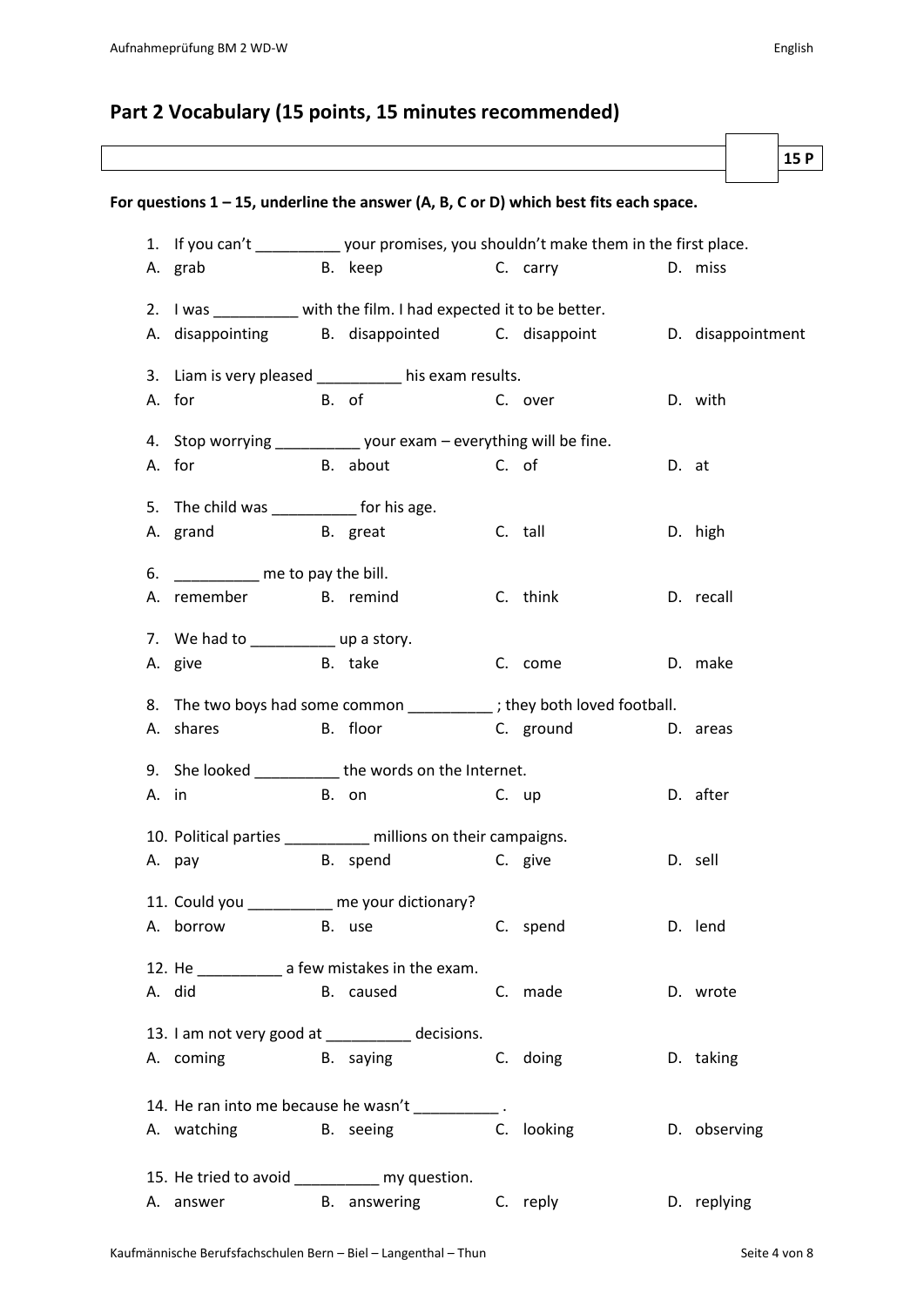#### **Task 1: Tenses (9 points)**

**Read the interview below and put the verbs into the most suitable form.**

| Interviewer: |                                                                                    |  |
|--------------|------------------------------------------------------------------------------------|--|
|              | North America for more than one month now and (2) ______________________________   |  |
|              | (just / arrive) here in Minneapolis. How was the journey from Kansas City to here? |  |
| Robert:      |                                                                                    |  |
|              |                                                                                    |  |
|              |                                                                                    |  |
|              | (travel) on the Greyhound bus.                                                     |  |
| Interviewer: |                                                                                    |  |
|              | City?                                                                              |  |
| Robert:      |                                                                                    |  |
|              | a couple of days, I ended up staying there for more than a week.                   |  |
| Interviewer: |                                                                                    |  |
| Robert:      |                                                                                    |  |
|              | family who will show me around.                                                    |  |
| Interviewer: | That sounds nice - have a perfect time here in Minneapolis!                        |  |

**15 P**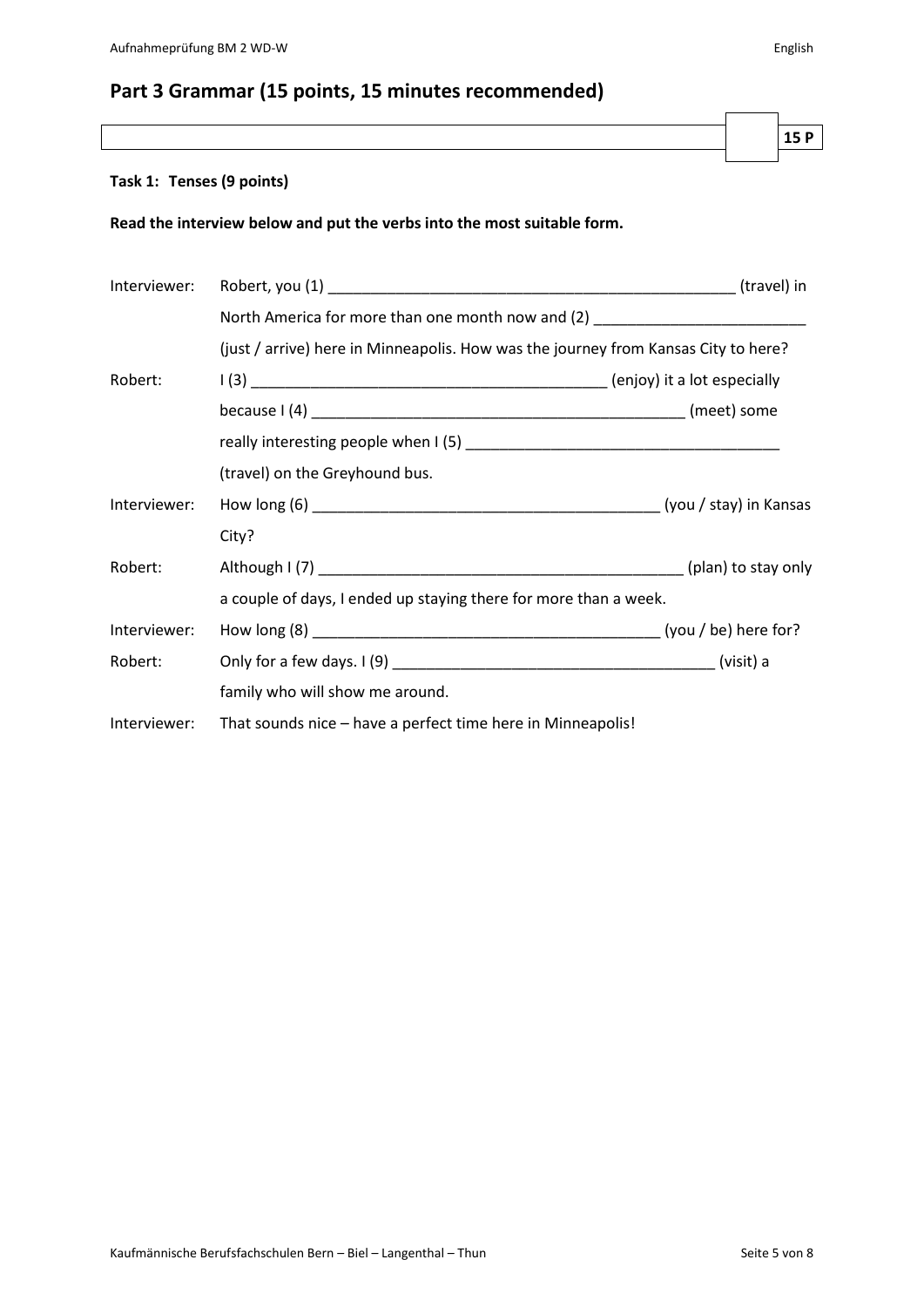### **Task 2: Multiple Choice (6 points)**

#### **For questions 13 – 18, underline the answer (A, B, C or D) which best fits each space.**

| 13. I don't know ____________ as you do.                                                                                                                                                                                       |                                                                                                      |               |                   |
|--------------------------------------------------------------------------------------------------------------------------------------------------------------------------------------------------------------------------------|------------------------------------------------------------------------------------------------------|---------------|-------------------|
|                                                                                                                                                                                                                                | A. as many people B. so much people C. a lots of people D. enough people                             |               |                   |
|                                                                                                                                                                                                                                | 14. My parents didn't let me __________ late yesterday.<br>A. to stay out B. staying out C. stay out |               | D. to staying out |
|                                                                                                                                                                                                                                | 15. I have just met someone _______ brother I went to college with.                                  |               |                   |
| A. whose and the state of the state of the state of the state of the state of the state of the state of the state of the state of the state of the state of the state of the state of the state of the state of the state of t | B. that                                                                                              | <b>C.</b> who | D. which          |
|                                                                                                                                                                                                                                | 16. I prefer playing tennis _____________ playing squash.                                            |               |                   |
| A. to a series a series of the series of the series of the series of the series of the series of the series of                                                                                                                 | B. than                                                                                              | C. rather     | D. better         |
| 17. These houses ___________ last year.                                                                                                                                                                                        |                                                                                                      |               |                   |
|                                                                                                                                                                                                                                | A. constructed B. were constructing C. were constructed D. had constructed                           |               |                   |
|                                                                                                                                                                                                                                | 18. I didn't like the book. It was ____________ a stupid story.                                      |               |                   |
| A. so                                                                                                                                                                                                                          | B. such                                                                                              | C. very       | D. much           |